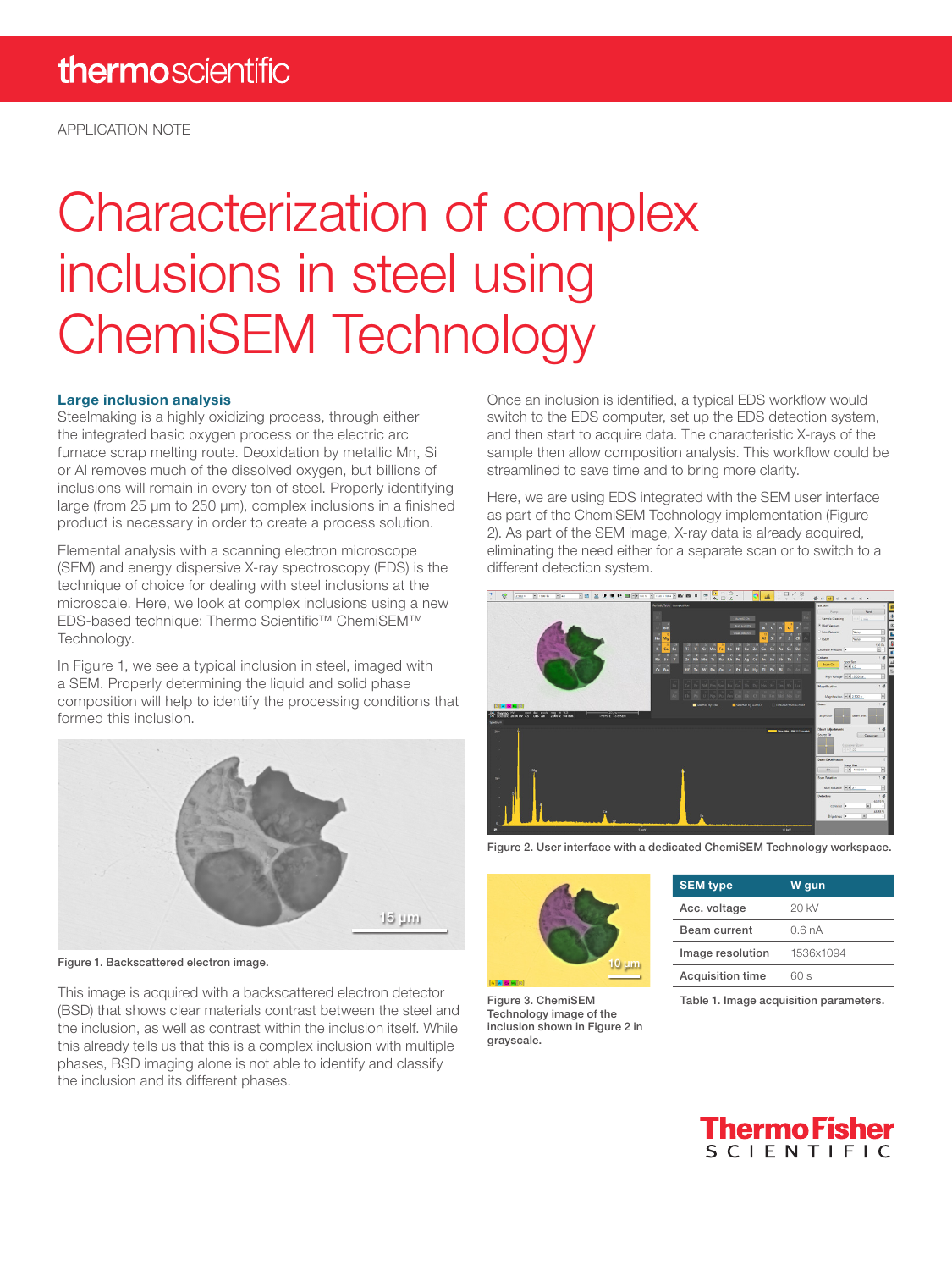In Figure 3, the ChemiSEM image of the inclusion is shown. Elements are automatically identified by the AutoID function, and, because of the elemental coloring, additional contrast is shown. The elemental maps are the result of a quantification routine that considers such things as peak overlaps to avoid incorrect element labeling.

Each element can be separately switched on or off to quickly assess the distribution of single elements. This saves time, because a single frame acquisition allows you to save an entire set of images.



Figure 4. ChemiSEM Technology images of the distribution of aluminum , calcium and magnesium.

The ~25 um diameter inclusion shown in Figure 4 consists of two distinct phases.. The main globular oxide, which is light gray in the BSD image, contains primarily calcium (red) and aluminum (blue), whereas the secondary oxide phases contain magnesium. Thus a raw material containing MgO became trapped in the slag and did not dissolve (MgO-saturated slag).

For a more localized analysis, Point&ID analyses have been carried out on two different points (Figure 5), each related to one of the possible phases.



| Acc. voltage            | <b>20 kV</b> |
|-------------------------|--------------|
| <b>Acquisition time</b> | 120 s        |
| Average count rate      | 6,000 cps    |
| Average total counts    | 700.000      |

Figure 5. Point&Id analyses.

Table 2. Point&ID parameters used for Point 1 and Point 2 analyses.

Atomic percentages, with the related error, of the main globular oxide are presented in Table 3.

| <b>Element</b> | Atomic % | <b>Atomic % error</b> |
|----------------|----------|-----------------------|
| O              | 54.0     | 0.4                   |
| Mg             | 1.6      | 1.2                   |
| $\mathsf{A}$   | 22.4     | 0.2                   |
| Si             | 0.9      | 2.0                   |
| S              | 0.8      | 0.0                   |
| Са             | 20.3     | 0.2                   |

Table 3. Point 1 quantitative analysis.



Figure 6. Spectrum of Point 1.

A fast data reporting function allows you to save both spectrum (Figure 6) and quantification in one click, from all the points and area analyzed. Based on the quantification extracted from Point 1, this area can be classified as a liquid calcium aluminate or 12CaO.7AI<sub>2</sub>O<sub>3</sub>. Quantification obtained from Point 2, however, can be assigned to magnesium oxide (MgO).

| <b>Element</b> | Atomic % | Atomic % error |
|----------------|----------|----------------|
|                |          | O 3            |
| Mg             | -⊥9 (≺ - |                |

Table 4. Point 2 quantitative analysis.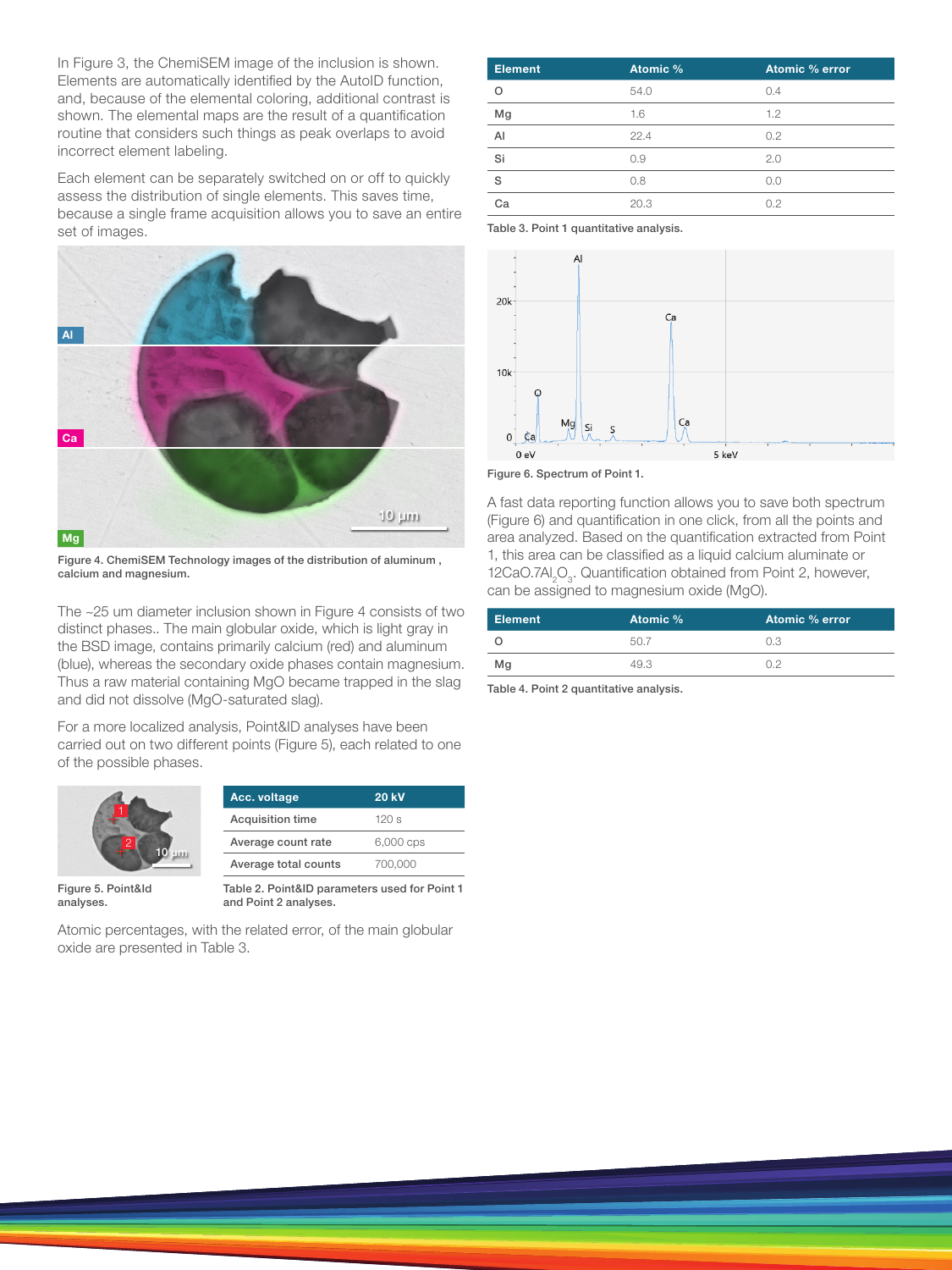#### Linescan characterization

In addition to EDS mapping and point analysis, a linescan can add further detail to a study. For example, the BSD image can identify most phases by grayscale, but within one phase, a change in composition may go unnoticed. The ChemiSEM Technology linescan functionality allows lines to be drawn directly on the image within the user interface with no need to switch to another software program.

|            | Acc. voltage         | <b>20 kV</b>        |                |
|------------|----------------------|---------------------|----------------|
|            | Number of points     | 200                 |                |
|            | Acquisition time     | 200 s               |                |
|            | Average count rate   | 9000 cps            |                |
| $10 \mu m$ | Average total counts | $\approx$ 2 million | $2 \text{ um}$ |

Table 5. Linescan acquisition parameters



Figure 7. Linescan acquired with 200 points along the highlighted line.

A linescan of 200 points has been collected along the different phases to analyze the variations of the elements within each single area. The linescan confirms the elemental composition of the two phases and provides more details. The left part of the linescan presents a higher content of aluminum and calcium, while the magnesium is absent. Additionally, it becomes evident that the calcium content increases at the edges of the liquid calcium aluminate inclusion. The data reporting function for the linescan, apart from the elements profile, saves a spectrum and a quantification for each and every point analyzed. Atomic percentages of one of the analyzed points have been extracted from the point, indicated with a red dotted line in Figure 7.

| <b>Element</b> | Atomic % | Atomic % error |
|----------------|----------|----------------|
|                | 54.5     | 3.2            |
| Mg             | 1.6      | 8.3            |
| Al             | 21.5     | 1.3            |
| Cа             | 224      | 14             |

Table 6. Composition extracted from one of the points in the linescan.

The quantification in Table 6 is comparable with the results obtained from the Point&ID analysis presented previously. Nevertheless, it must be emphasized that the results in Table 6 correspond to an acquisition of 1 s. This feature, therefore, confirms the reliability of ChemiSEM Technology, along with fast analysis.

#### Small inclusion analysis

In many clean steels, there are very few inclusions over 100 μm long after rolling. Conversely, there will be billions of oxide and sulfide inclusions under 5 μm for every ton of steel. These small non-metallic inclusions can lead to tundish nozzle clogging or stopper rod erosion. Rapid EDS mapping of these features is needed to correlate the smaller building blocks to the oversized, agglomerated defect inclusions.





Figure 8. BSD image of a 4 µm inclusion (on the left) and the related ChemiSEM Technology image (on the right).

Both the backscattered electron image and the ChemiSEM Technology image exhibit some compositional contrast that changes within more than one area inside the inclusion. Despite the information provided, parameters the distribution of the elements

| <b>SEM type</b>         | W gun          |
|-------------------------|----------------|
| Acc. voltage            | 20 KV          |
| Beam current            | 06 nA          |
| Image resolution        | 3072x2188      |
| <b>Acquisition time</b> | $\approx 80 s$ |

Table 7. Image acquisition

is not yet fully clear. Thanks to the possibility of selecting (and subsequently deselecting) different elements, ChemiSEM Technology is able to point out their variation within areas smaller than 300 nm.







Figure 9. Distribution of elements.